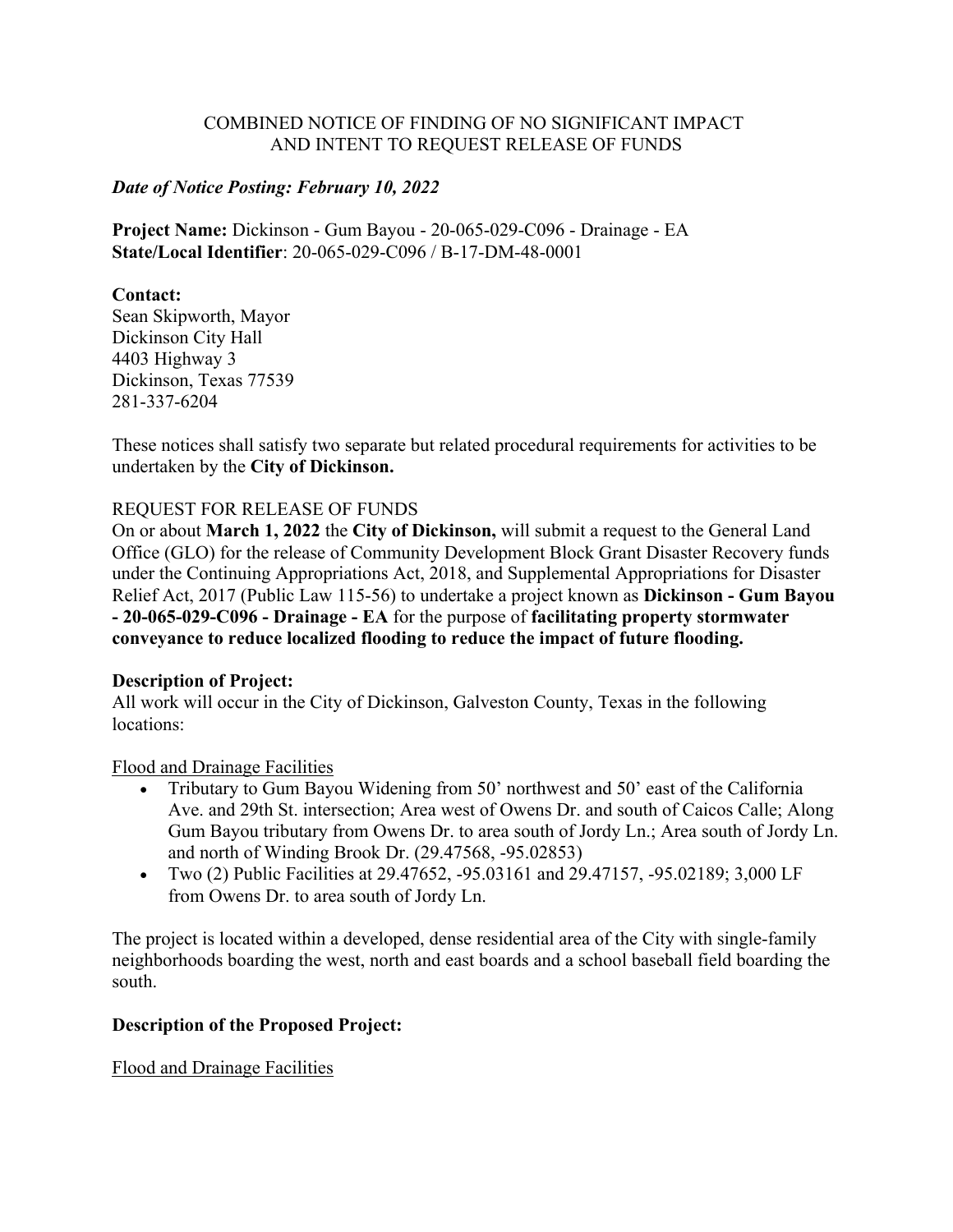Subrecipient shall increase conveyance and storage capacity, excavate a new channel cross-section, create detention ponds, replace storm sewer culverts, and complete associated appurtenances for Tributary to Gum Bayou.

Project Issues: Coastal Zone Management, Endangered Species, Floodplains, Historical Properties and Wetlands a: A full, detailed list of mitigation measures can be found in the Environmental Review Record.

Project size: Approximately 24.5 acres.

Total Grant Amount: Project will cost \$8,982,434 and will be paid for with \$8,982,434 in HUD CDBG-DR grant funds administered by the General Land Office.

## **FINDING OF NO SIGNIFICANT IMPACT**

The **City of Dickinson** has determined that the project will have no significant impact on the human environment. Therefore, an Environmental Impact Statement under the National Environmental Policy Act of 1969 (NEPA) is not required. Additional project information is contained in the Environmental Review Record (ERR) on file at the **Dickinson City Hall, 4403 Highway 3, Dickinson, Texas** and may be examined or copied weekdays 9 A.M to 4 P.M.

### **PUBLIC COMMENTS**

Any individual, group, or agency may submit written comments on the ERR to the **Dickinson City Hall, 4403 Highway 3, Dickinson, Texas 77539.** All comments received by **February 28, 2022** or within eighteen (18) days following this posting (whichever is later) will be considered by the **City of Dickinson** prior to authorizing submission of a request for release of funds. Comments should specify which part of this Notice they are addressing.

## **ENVIRONMENTAL CERTIFICATION**

The **City of Dickinson** certifies to GLO that **Sean Skipworth,** in their capacity as **Mayor**  consents to accept the jurisdiction of the Federal Courts if an action is brought to enforce responsibilities in relation to the environmental review process and that these responsibilities have been satisfied. GLO's approval of the certification satisfies its responsibilities under NEPA and related laws and authorities and allows the **City of Dickinson** to use Program funds.

### **OBJECTIONS TO RELEASE OF FUNDS**

GLO will accept objections to its release of funds and the **City of Dickinson's** certification for a period of fifteen days following the anticipated submission date or its actual receipt of the request (whichever is later) only if they are on one of the following bases: (a) the certification was not executed by the Certifying Officer of the **City of Dickinson**; (b) the **City of Dickinson** has omitted a step or failed to make a decision or finding required by HUD regulations at 24 CFR part 58; (c) the grant recipient or other participants in the development process have committed funds, incurred costs or undertaken activities not authorized by 24 CFR Part 58 before approval of a release of funds by GLO; or (d) another Federal agency acting pursuant to 40 CFR Part 1504 has submitted a written finding that the project is unsatisfactory from the standpoint of environmental quality. Objections must be prepared and submitted in accordance with the required procedures (24 CFR Part 58, Sec. 58.76) and shall be addressed to the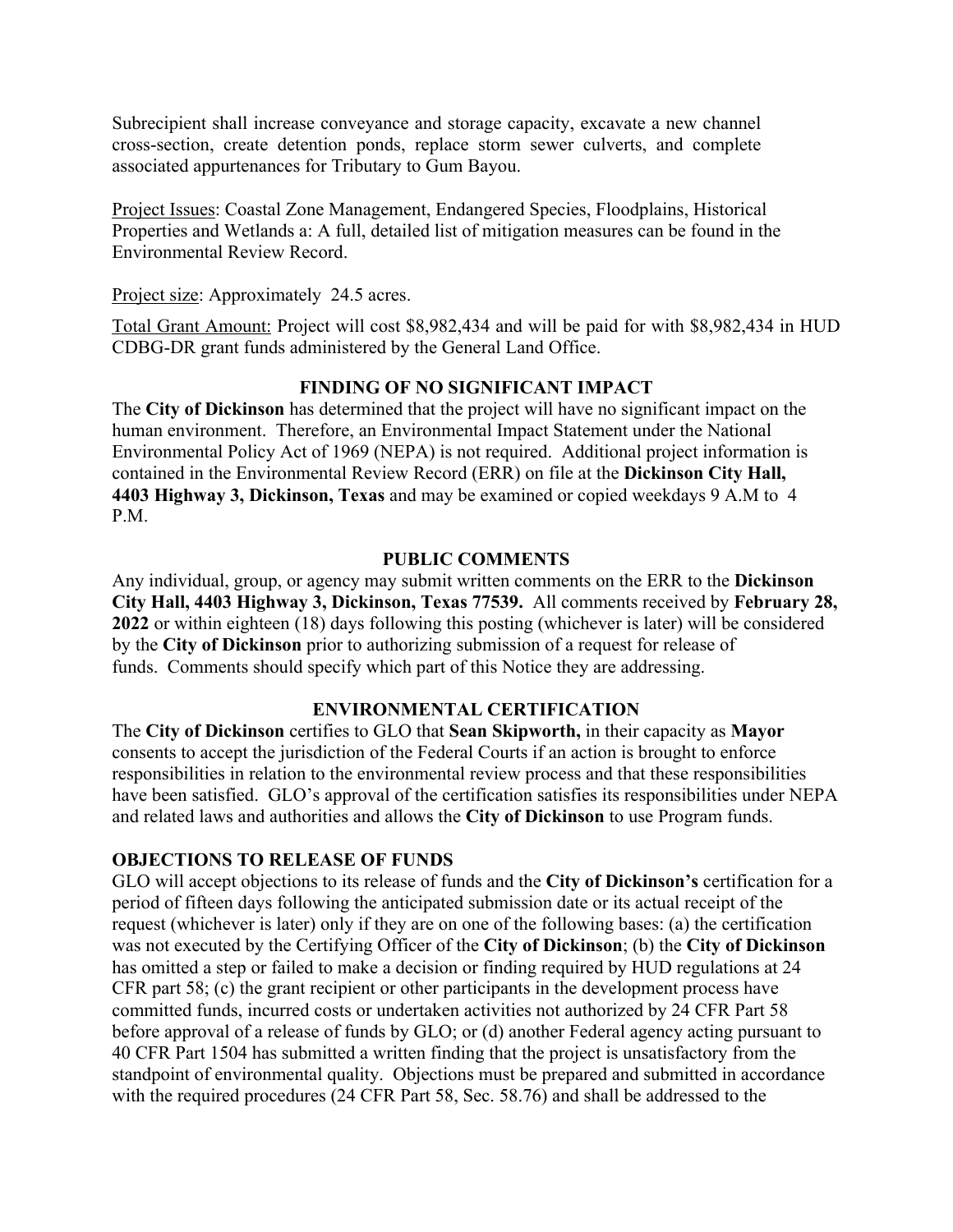Community Development and Revitalization Program, General Land Office at Texas Disaster Recovery Program 1700 N. Congress, Austin, TX 78701. Potential objectors should contact GLO to verify the actual last day of the objection period.

## **Sean Skipworth, Mayor**

### AVISO COMBINADO DE HALLAZGO SIN IMPACTO SIGNIFICATIVO E INTENCIÓN DE SOLICITAR LA LIBERACIÓN DE FONDOS

## *Fecha de publicación del aviso: 10 de febrero de 2022*

**Nombre del proyecto:** Dickinson - Gum Bayou - 20-065-029-C096 - Drenaje - EA **Identificador estatal/local**: 20 -065-029-C096 / B-17-DM-48-0001

## **Contacto:**

Sean Skipworth, Alcade Dickinson City Hall 4403 Highway 3 Dickinson, Texas 77539 281-337-6204

Estos avisos deberán satisfacer dos requisitos de procedimiento separados pero relacionados para actividades ser emprendida por la **Ciudad de Dickinson.**

# SOLICITUD DE LIBERACIÓN DE FONDOS

En o alrededor **del 1 de marzo de2022** lade **Dickinson,** presentará una solicitud a la Oficina General de Tierras (GLO, por sus siglas en inglés) para la liberación de fondos de recuperación de desastres de subvenciones en bloque para el desarrollo comunitario en virtud de la Ley de Asignaciones Continuas de 2018 y la Ley de Asignaciones Suplementarias para el Alivio de Desastres de 2017 (Ley Pública 115-56) para llevar a cabo una proyecto conocido como **Dickinson - Gum Bayou - 20-065-029-C096 - Drenaje - EA** con el fin de **facilitar el transporte de aguas pluviales de la propiedad para reducir las inundaciones localizadas para reducir el impacto de futuras inundaciones.**

## **Descripción del proyecto:**

Todo el trabajo se llevará a cabo en la ciudad de Dickinson, condado de Galveston, Texas, en los siguientes lugares:

Instalaciones de inundación y drenaje

- Afluente a Gum Bayou Ampliación desde 50' al noroeste y 50' al este de la intersección de California Ave. y 29th St. ; Área al oeste de Owens Dr. y al sur de Caicos Calle; A lo largo del afluente Gum Bayou desde Owens Dr. hasta el área al sur de Jordy Ln.; Área al sur de Jordy Ln. y al norte de Winding Brook Dr. (29.47568, -95.02853)
- Dos (2) instalaciones públicas en 29.47652, -95.03161 y 29.47157, -95.02189; 3000 LF desde Owens Dr. hasta el área al sur de Jordy Ln.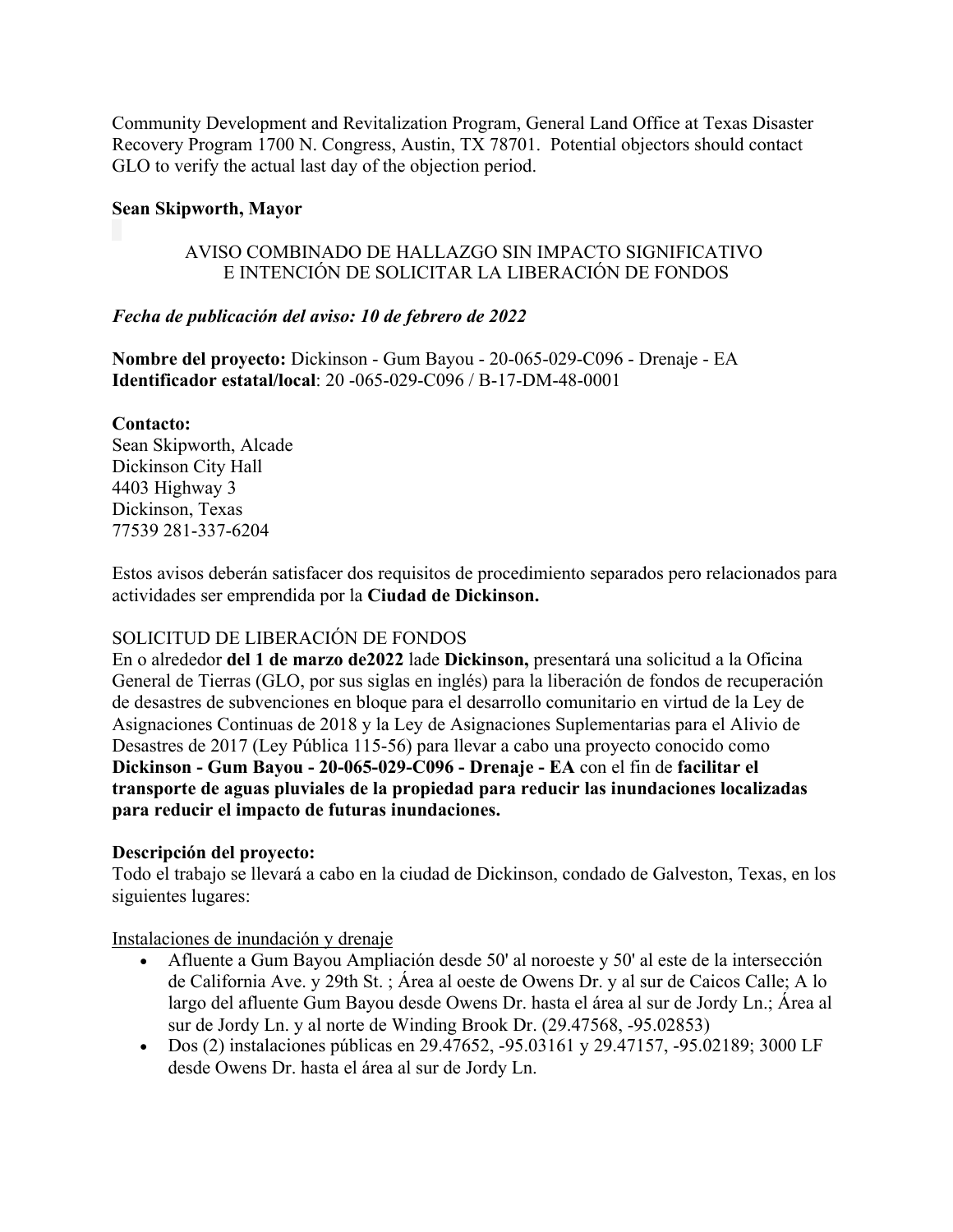El proyecto está ubicado dentro de un área residencial densa y desarrollada de la ciudad con vecindarios unifamiliares que bordean los tableros oeste, norte y este y un campo de béisbol escolar que bordea el sur.

### **Descripción del Proyecto Propuesto:**

### Instalaciones de Inundación y Drenaje

El Sub-beneficiario aumentará la capacidad de transporte y almacenamiento, excavará una nueva sección transversal del canal, creará estanques de detención, reemplazará las alcantarillas de alcantarillado pluvial y completará los accesorios asociados para el Tributario a Gum Bayou.

Temas del Proyecto: Manejo de la Zona Costera, Especies en Peligro de Extinción, Llanuras de Inundación, Propiedades Históricas y Humedales a: Puede encontrar una lista completa y detallada de las medidas de mitigación en el Registro de Revisión Ambiental.

Tamaño del proyecto: Aproximadamente 24.5 acres.

Monto total de la subvención: El proyecto costará \$8,982,434 y se pagará con \$8,982,434 en fondos de subvención HUD CDBG-DR administrados por la Oficina General de Tierras.

## **HALLAZGO SIN IMPACTO SIGNIFICATIVO**

La **Ciudad de Dickinson** ha determinado que el proyecto no tendrá un impacto significativo en el entorno humano. Por lo tanto, no se requiere una Declaración de Impacto Ambiental bajo la Ley Nacional de Política Ambiental de 1969 (NEPA). La información adicional del proyecto está contenida en el Registro de Revisión Ambiental (ERR) archivado en el **Ayuntamiento de Dickinson,**

**4403 Highway 3, Dickinson, Texas** y se puede examinar o copiar los días de semana de 9 a. m. a 4 p.

## **COMENTARIOS PÚBLICOS**

Cualquier individuo, grupo o agencia puede envíe comentarios por escrito sobre la ERR al **Ayuntamiento de Dickinson, 4403 Highway 3, Dickinson, Texas 77539.** Todos los comentarios recibidos hasta **el 28 de febrero de 2022** o dentro de los dieciocho (18) días siguientes a esta publicación (lo que ocurra más tarde) será considerado por la **ciudad de Dickinson** antes de autorizar la presentación de una solicitud de liberación de fondos. Los comentarios deben especificar a qué parte de este Aviso se refieren.

### **CERTIFICACIÓN AMBIENTAL**

La **Ciudad de Dickinson** certifica a GLO que **Sean Skipworth,** en su calidad de **Alcalde**  consiente en aceptar la jurisdicción de los Tribunales Federales si se inicia una acción para hacer cumplir las responsabilidades en relación con el proceso de revisión ambiental y que estas responsabilidades han sido satisfechas. La aprobación de la certificación por parte de GLO satisface sus responsabilidades conforme a la NEPA y las leyes y autoridades relacionadas, y permite que la **Ciudad de Dickinson** use los fondos del Programa.

# **OBJECIONESA LA LIBERACIÓN DE FONDOS**